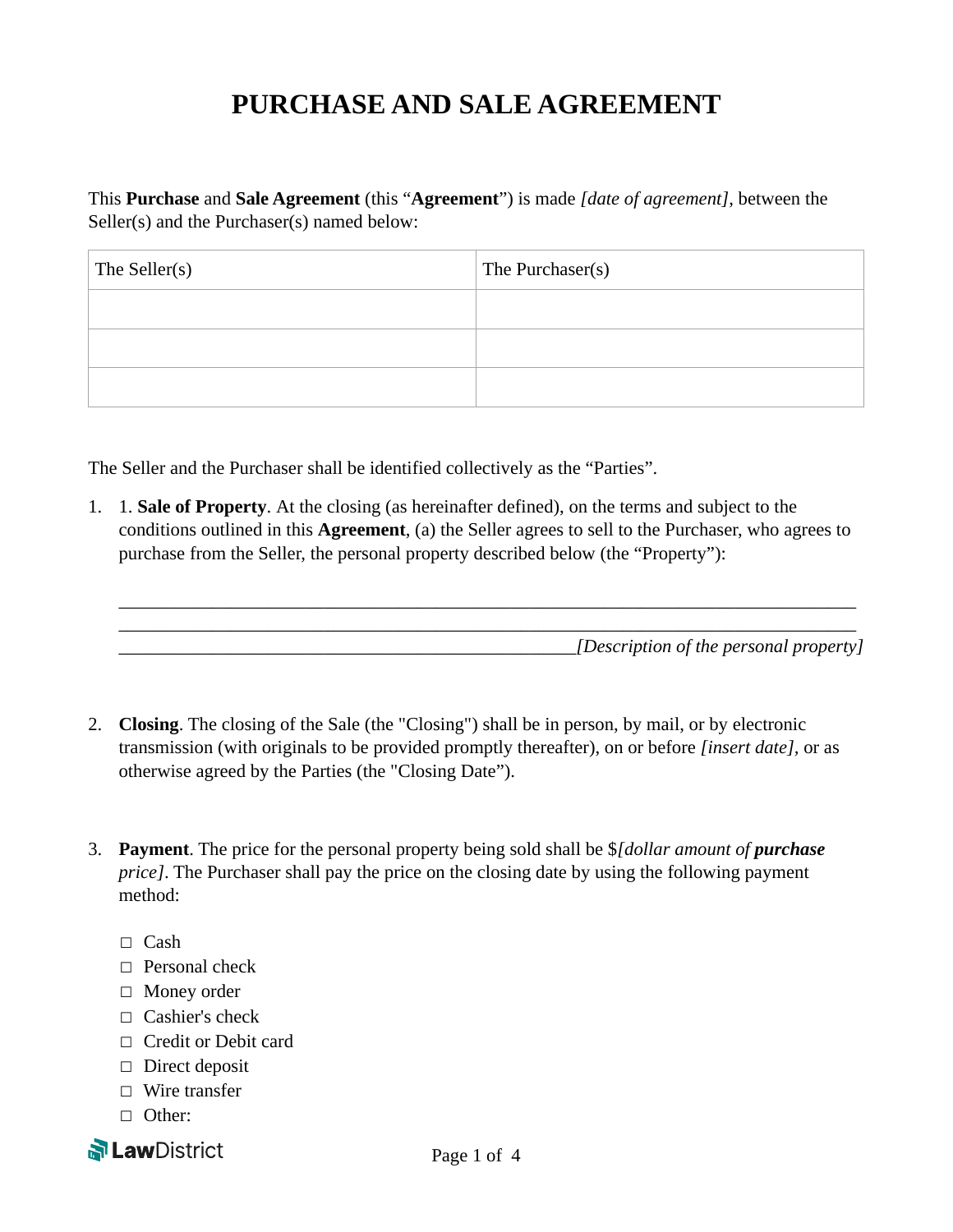On its complete payment, including receipt of the price by the Seller, possession of the personal property shall be transferred to the Purchaser, together with a duly executed bill of sale and any other document required by law.

Payment schedule:

\_\_\_\_\_\_\_\_\_\_\_\_\_\_\_\_\_\_\_\_\_\_\_\_\_\_\_\_\_\_\_\_*[Please insert payment schedule]* 

- 4. **Taxes**. The Purchaser shall be solely responsible for paying all sales, use, transfer, or other taxes, fees, duties, or other charges imposed by any governmental authority in connection with this Agreement, any other agreement, the Bill of Sale, and any other documents or instruments executed by the Parties to effect the Closing and carry out the Sale Transaction.
- 5. **Delivery**. The personal property will be delivered within a reasonable time after the date of this Agreement. The Purchaser shall be entitled to be in possession of the personal property on its payment, as stated above in the payment provision of this Agreement. However, the Parties may agree to deliver and receive the personal property on the following date: *[Date of delivery]*.
- 6. **Warranties**. The Seller expressly warrants that a) the Seller is the sole owner and has valid title in and of the personal property and, therefore, has the right to sell the personal property; b) the transferred personal property is not subject to any lien, claim, or other encumbrance; and c) the Seller sells and delivers the personal property in good working condition, but makes no further warranties, express or implied.

The Purchaser expressly warrants that a) the Purchaser has fully examined the personal property; b) the Purchaser is buying the personal property in reliance upon such examination, and c) the Purchaser is fully satisfied with the personal property "AS IS".

7. **Notices**. All notices, requests, consents, claims, demands, waivers, and other communications under this Agreement must be in writing and addressed to the Parties at their respective address set forth below:

| <b>Seller Name</b> | <b>Address</b> |
|--------------------|----------------|
| .,                 |                |
| Π.                 |                |
| III.               |                |

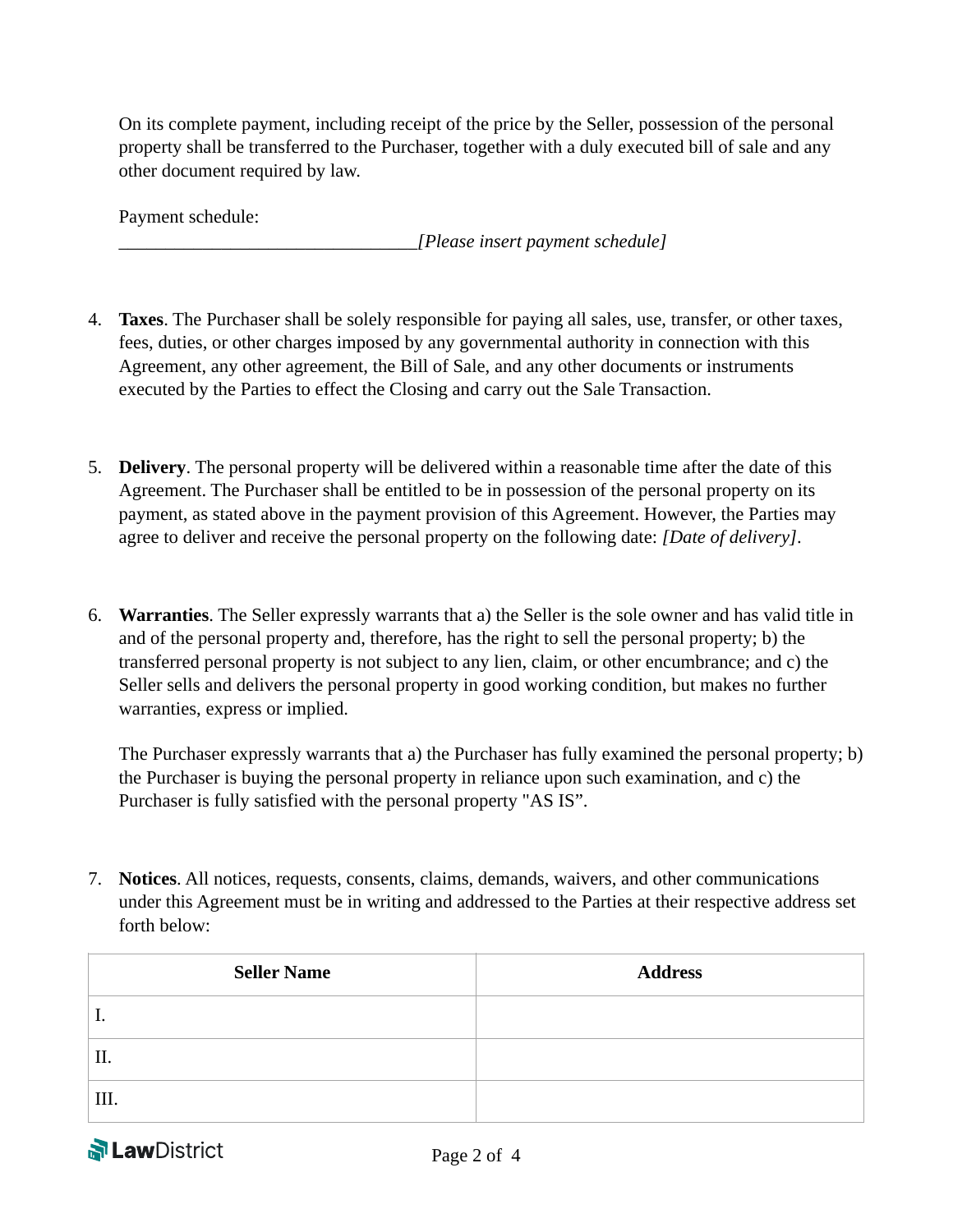| <b>Purchaser Name</b> | <b>Address</b> |
|-----------------------|----------------|
| . .                   |                |
| Π.                    |                |
| III.                  |                |

- 8. **Choice of Law**. This Agreement and all related documents, including all exhibits, schedules, attachments, and appendices attached hereto, and all matters arising out of or relating to this Agreement, whether sounding in contract, tort, or statute, are governed by and construed in accordance with, the laws of the State of *[STATE]*, United States of America.
- 9. **Claims or Disputes**. To the extent any dispute or controversy relating to this Agreement arises, in whole or in part, from the acts or omissions of the Parties, the Parties agree to attempt to resolve the claim, dispute, or controversy by conducting good faith negotiations, such dispute shall be resolved in the following manner:

☐ **Mediation**. The dispute shall be submitted to non-binding mediation following any statutory rules of mediation for the state selected above in the choice of law provision of this Agreement. Mediation fees, if any, shall be divided equally among the Parties.

☐ **Arbitration**. The Parties agree that the dispute shall be decided by a single arbitrator by binding arbitration under the rules of the American Arbitration Association and the laws of the state selected above in the choice of law provision of this Agreement.

☐ **Litigation**. Each Party irrevocably and unconditionally agrees that it will not commence any action, litigation, or proceeding of any kind whatsoever against the other Party in any way arising from or relating to this Agreement, including all exhibits, schedules, attachments, and appendices attached to this Agreement, and all contemplated transactions, in any forum other than a forum for dispute located in the state selected above in the choice of law provision of this Agreement.

- 10. **Entire Agreement**. This Agreement, including and together with any related exhibits, schedules, attachments, and appendices, constitutes the sole and entire agreement of the Parties with respect to the subject matter contained herein and supersedes all prior and contemporaneous understandings, agreements, representations, and warranties, both written and oral, regarding such subject matter.
- 11. **Severability or Waiver**. If any term or provision of this Lease shall be held to be invalid or unenforceable for any reason, the remaining provisions shall not be affected by such an occurrence